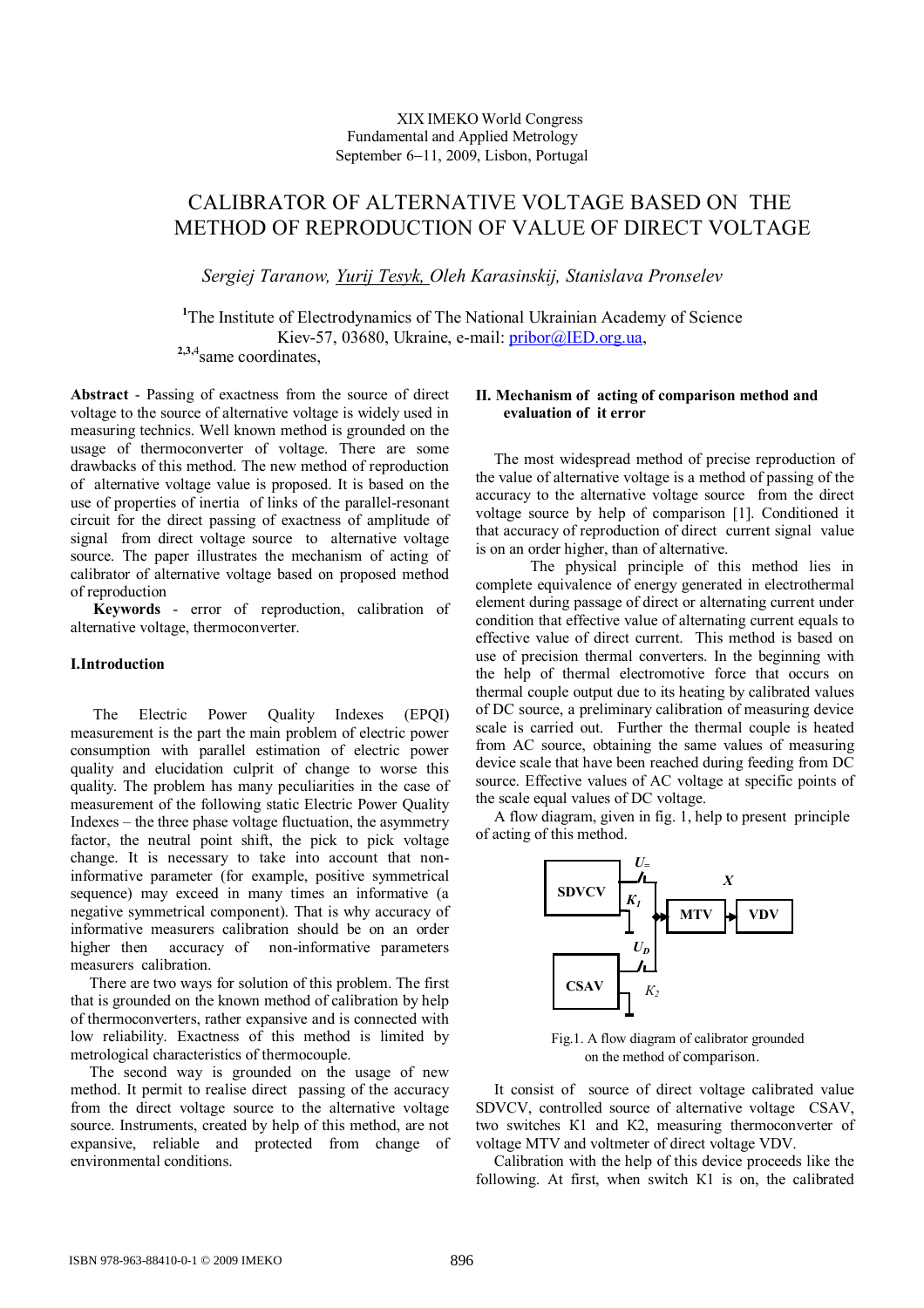value of direct signal  $U_{\text{=} \text{ comes to the entrance of MTV}}$ . The value of direct voltage Х, which appears at the output of MTV, fix in MDDV. Then, when switch К1 is off and switch К2 is on, the alternative voltage with an effective value  $U_D$  comes to the entrance of MTV. At this time the controlled source of alternative voltage MSAV is regulating until output voltage of MTV will not achive the value, equal to Х. As far as equal between itself the effective value of alternative voltage and peak value of direct voltage cause at the output of measuring thermoconverter of voltage the same value of direct voltage X, consider that  $U_D = U_$ .

Maximum error  $\gamma_1$  of calibration of alternative voltage value on such method is defined a next formula

$$
\gamma_1 = \gamma_{MTV} + \gamma_K + \gamma_{=} + \gamma_{\approx}, \qquad (1)
$$

where  $\gamma_{MTV}$  is an error of MTV,  $\gamma_{K}$  – error of calibration of SDVCV,  $\gamma$  – error, caused by instability of SDVCV,  $\gamma_{\approx}$  – error, caused by instability of CSAV.

If  $\gamma_{MTV}$  is 10ppm,  $\gamma_K = 1$ ppm,  $\gamma_0 = 1$ ppm,  $\gamma_{\approx} = 1$ 10ppm, a maximum value of error of this method is 22ppm, that does not answer to modern requirements of exactness of reproduction of alternative voltage.

So the method is considered has an error, which is caused by the finite value of error of thermocouple and instability error, caused by unsimultaneous comparison of reproduced and calibrated physical sizes. Manual mode and sluggish-ness of reproduction process significantly prolong the time necessary for the reproduction process.

## **III. Mechanism of acting of new method and evaluation of its error**

 An authors are offered the new method of alternative signal reproduction by means of the direct passing of exactness from direct voltage source to alternative voltage source [2]. Development of this method is based on response time of condensers due to which a charge and voltage level fixed by them and obtained from DC source do not change immediately under the load.

 Let us consider the proposed method in details with the help of schematic diagram of AC voltage calibrator shown on fig. 2.

 It consists of source of direct voltage calibrated value SDVCVwith output voltage  $U_z$ , four switches KM1- KM4, two condensers  $C_1$ ,  $C_2$ , capacities of which are equal between itself:  $C_1 = C_2$ , inductance coil L, phaseshifter on  $90^0$  PS, frequency devider FD, former of impulses FI and invertor I.

 It is possible to break up the operation of this device into two cycles which proceed simultaneously: a charge of capacitor  $C_1$  ( $C_2$ ) up to voltage level  $U_{\text{I}}$  and discharge of the capacitor  $C_2$  ( $C_1$ ) on a parallel-resonant circuit, created by one of capacitors and the inductance coil L. These cycles proceed by help of the switches  $K_{M_1-K_{M_4}}$ .

During the first interval of time switch  $K_{M_1}$  connects condenser  $C_1$  to SDVCV, and switch  $K_{M_3}$  connects condenser  $C_2$  to the inductance coil L. Condenser  $C_2$  and inductance coil L together create parallel-resonant circuit, in which a free vibrations are caused by charge of capacitor  $C_2$ , charged from SDVCV on a previous interval of time. The oscillation of  $LC_2$  - circuit is going on during one period. After that capacitor  $C_2$  is connecting to SDVCV again by help of switch K<sub>M4</sub> for proceeding in initial charge. During this time domain the capacitor  $C_1$ , charged from SDVCV, is connected to the inductance coil L, that is maintaining the oscillation in circuit during a next period. In future this process is repeating.

 Synchronization of this process is provided due to operation of connected in series phaseshifter PS, thanks to which output oscillation  $U_1$  of L C<sub>1</sub> (C<sub>2</sub>) circuit displace for  $90^\circ$ , frequency divider FD, in which output frequency from FS is dividing into 2, impulses former FI, where controling impulses of switches  $K_{M_2}$  K<sub>M4</sub> are forming, and inverter I, from the output of which control pulses of switches  $K_{M_1}$ ,  $K_{M_3}$  appear.

 There is only one demand to stability of output voltage of source of direct voltage calibrated value. Other blocks of scheme (Fig.2) are not special as for stability.

 Another advantage of a proposed method is a low level of THD of the reproduced variable signal, which we can get due to free vibrations of LC-circuit.

 Following the purpose of achieving low level of THD of output signal of calibrator, it is necessary to provide high quality of LC - oscillating circuit. It should be at the level of 100 or higher.

 Such a quality can be provided using active LC oscillating circuit.

 This calibrator is not very expensive, have small dimensions, simple in manufacturing and adjustment.



Fig.2. Schematic diagram of AC voltage calibrator based on a proposed method with interval between switching wich is equal to one period of reproduced signal.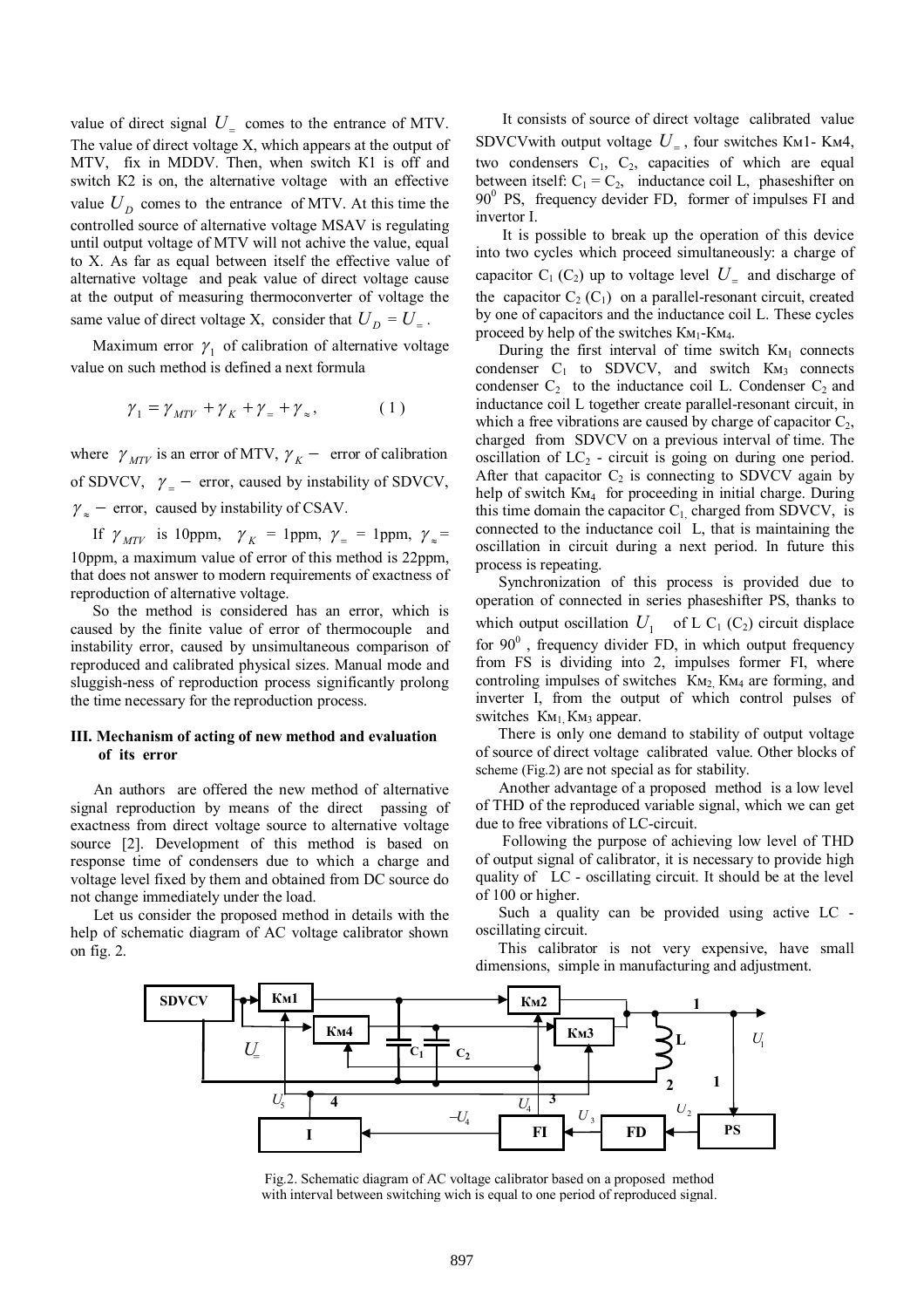All these properties allow to create not only the calibrators of signals but also small sources of the variable calibrated voltage built in a device for the increase of exactness of many measurers.

 Time diagrams describing operation of the proposed device are specified on fig. 3.



Fig.3. Time diagrams of operation of the calibrator with interval between switching which is equal to one period of reproduced signal.

 On a time diagram 1 (fig.3.) output signal of calibrator is shown. On a time diagrams 2, 3, 4 and 5 output signals of FS, frequency divider, puls former FI and inverter I are given respectively.

 In the offered method there is a possibility to avoid the application of thermocouple and comparison operation , that allows to present equation (1) in a next kind

$$
\gamma_1 = \gamma_K + \gamma_{HC} \tag{2}
$$

Maximum error  $\gamma_1$  will decrease significantly and will equal 2 ppm.

 As its is clear from fig. 3 (diagram 1) during each period of signal reproduction at the moment of condensers switching amplitude jump occurs caused by the fact that voltage level of charged condenser that is connected to the circuit is higher than voltage level of partially discharged condenser that disconnects from the circuit and connects to SCDCV. This leads to non-linear formations that cause nonaccuracy of variable signal amplitude reproduction according to the new method. Signal shown on diagram 1 consists of the main

$$
u_{\epsilon}(t) = U_{\epsilon} \sin \omega t , \qquad (3)
$$

where  $u_{\epsilon}(t)$  - momentary value of reproduced signal,  $U_{\epsilon}$ initial amplitude of reproduced signal and its bypass curve that represents the following exponential function [3]

$$
u_e(t) = U_e e^{-\delta t}, \qquad (4)
$$

where  $u_e(t)$ - exponential function,  $\delta = \frac{1}{2L}$ *r* 2  $\delta = \frac{7}{25}$ - value inversely proportional to constant of oscillation circuit time, *r* - loss resistance of oscillation circuit, *L* - inductance of oscillation circuit.

Function  $u_e(t)$  is bypass to function  $u_e(t)$  at every interval between switching of commutators Км1-Км4. Under condition of high quality of the circuit the exponential function at time intervals  $0 - T_1$ ,  $T_1 - T_2$ ,  $T_2 - T_3$ may be represented as powdery function shown on time diagram 6 (fig. 3). This function looks like the following

$$
u_{e}(t) \cong f(\omega t) = \frac{U_{e}}{2}(1 - \frac{\omega t}{\pi}),
$$
  
under condition  $0 < \omega t < 2\pi$ . (5)

It transformed into Fourier series

$$
f(\omega t) = \frac{U_e}{\pi} \left( \sin \omega t + \frac{\sin 2\omega t}{2} + \frac{\sin 3\omega t}{3} + \dots \right). \tag{6}
$$

 From expression (6) it is clear that the series include as harmonic components of the main frequency of reproduced signal, so high-frequency components divisible to this frequency. Of course, these components will cause error of reproduction of effective value of calibrating signal; its absolute value may be represented in the following formula

$$
\Delta_{e} = \frac{U_{e}}{\pi} \sqrt{f_{1}^{2} + \frac{1}{4} f_{2}^{2} + \frac{1}{9} f_{3}^{2} + \dots},
$$
 (7)

where  $f_1, f_2, f_3...$  are harmonic components obtained as a result of transformation of the bypass function into Fourier series.

 To increase precision of reproduction according to this method it is necessary to reduce amplitude of bypass function. Considering formula (4) we may make a conclusion that amplitude of bypass function  $u_e(t)$  and respectively amplitudes of its harmonic components depend on time interval *t* and constant time of oscillation circuit  $\frac{1}{\delta}$ . So, one of conditions for reduction of bypass function influence on accuracy of representation of certain value of sinusoid is reduction of loss resistance *r* of the circuit and increase of inductance *L* . In other words, it is necessary to increase quality of the circuit. But quality increase due to use of oscillation circuit elements of higher quality and implementation of structural methods provides limited possibilities. That is why it is advisable to use other important way of bypass function influence reduction such as reduction of time interval between the next switching of commutators Км1-Км4.

 To solve this problem authors propose schematic diagram [3] of AC voltage reproduction, shown on fig. 4.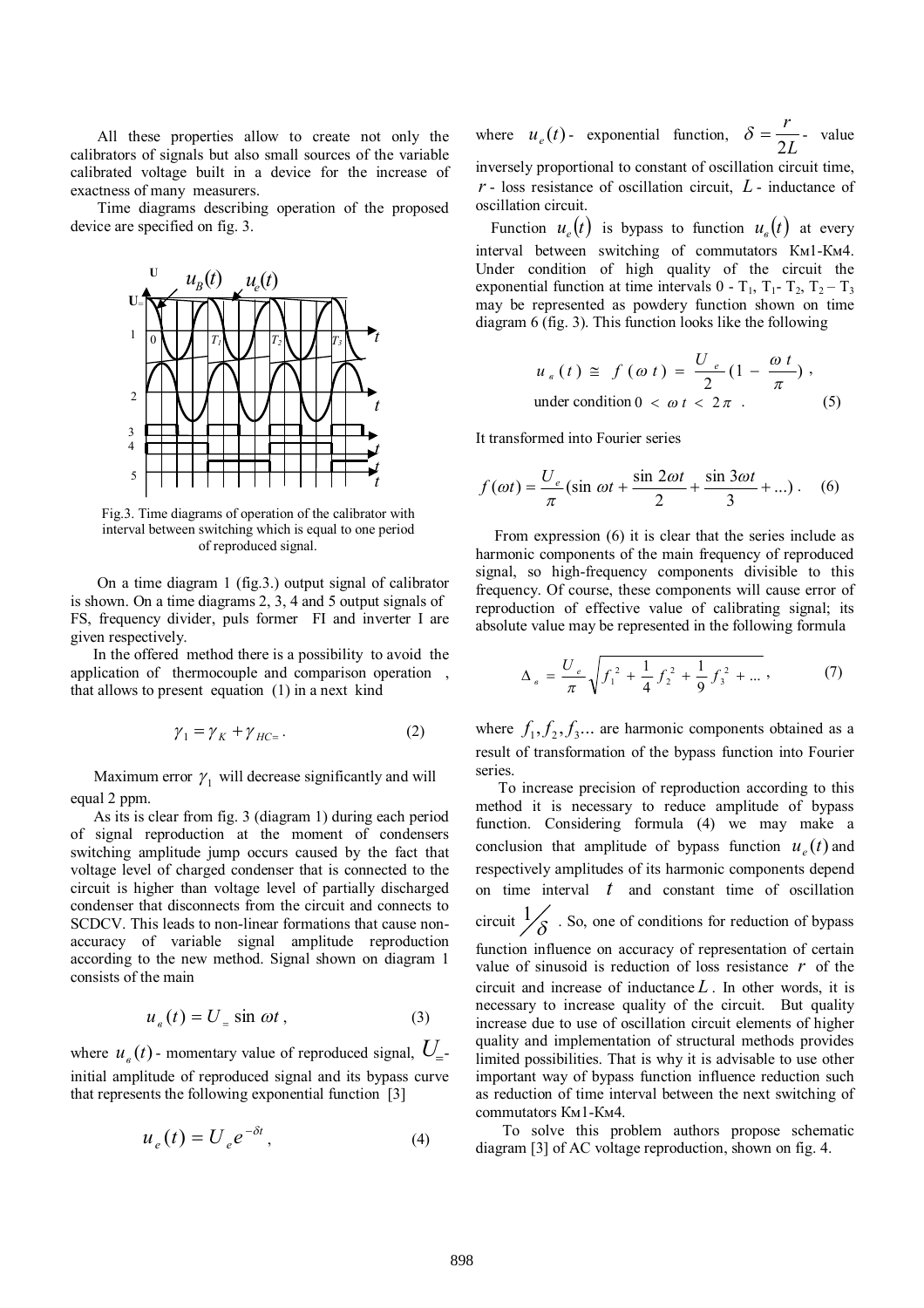

Fig.4. Schematic diagram of AC voltage calibrator based on a proposed method with interval between switching which is equal to half a period of reproduced signal.

 The diagram consists of CDVCV which output voltage equals  $U_z$ , six commutators KM1-KM6, two condensers  $C_1$ ,  $C_2$  which capacities are equal  $C_1 = C_2$ , inductance coil L, phase-shifting device (PS) for  $\frac{1}{2}$  $\frac{\Pi}{\sigma}$ , former of impulses (FI) and inverter (I).

 Let us describe operation of this device with the help of time diagram specified on fig. 5.



Fig.5. Time diagrams of operation of the calibrator with interval between switching which is equal to half a period of reproduced signal.

On time diagrams 1, 2 charge and discharge processes for condensers  $C_1$ ,  $C_2$  according to operation cycles of the device are specified. On time diagram 3 – output signal of the device, on time diagram  $4$  – output signal of phaseshifting device (PS) for  $\frac{1}{2}$  $\frac{\Pi}{\Lambda}$ . On time diagrams 5 and 6 – output signals of former of impulses (FI) and inverter (I).

During time interval  $0-t_1$  with the help of positive control signal from output of inverter I (diagram 6) commutators Км1, Км3, and Км6 are opened. Due to this condenser C<sub>1</sub> (diagram 1) charges to output level  $U_{\scriptscriptstyle \equiv}$  and

condenser  $C_2$  connects to inductance coil L. During this period of time commutators Км2, Км4, and Км5 are closed due to zero level of signal (diagram 5) on their control inputs.

During time interval  $t_1 - t_3$  with the help of positive control signal from output of pulse former (PF) (diagram 5) commutators Км2, Км4, and Км5 are opened. In this period of time condenser  $C_2$  charges to output level -  $U = (diagram)$ 2) and condenser  $C_1$  (diagram 1) connected to inductance coil L discharges on oscillation circuit  $LC_1$ . During this period of time commutators Км1, Км3, and Км6 are closed due to zero level of signal (diagram 6) on their control inputs.

During time interval  $t_3 - t_5$  with the help of positive control signal from output of inverter I (diagram 6) commutators Км1, Км3, and Км6 are opened again, condenser  $C_1$  (diagram 1) charges to output level  $U_$  and condenser  $C_2$  (diagram 2) connected to inductance coil L discharges on oscillation circuit LC2. During this period of time commutators Км2, Км4, and Км5 are closed again due to zero level of signal (diagram 5) on their control inputs.

 Further this process will be repeated continuously in automatic mode.

As it is clear from diagram 3 time period  $t_1 - t_3$  equals half of oscillation period of  $LC<sub>1</sub>$ -circuit. During this period of time there is zero transfer of oscillations from positive value of sinusoid to negative value. During period of time  $t_3 - t_5$  there is zero transfer of oscillations of  $LC_2$  – circuit from negative value of sinusoid to positive value. These oscillations are transmitted to phase-shifting device (PS)

for  $\frac{1}{2}$  $\frac{\Pi}{\sigma}$ , on the output of which a sinusoid occurs that is

shown on time diagram 4 (fig. 5). This signal is reinforced and limited in PF on the output of which we obtain a signal that is transmitted to controls of commutators Км2, Км4, and Км5 and to the input of inverter І (ref. time diagram 5 on fig. 5). At the same time control signal for Км1, Км3,